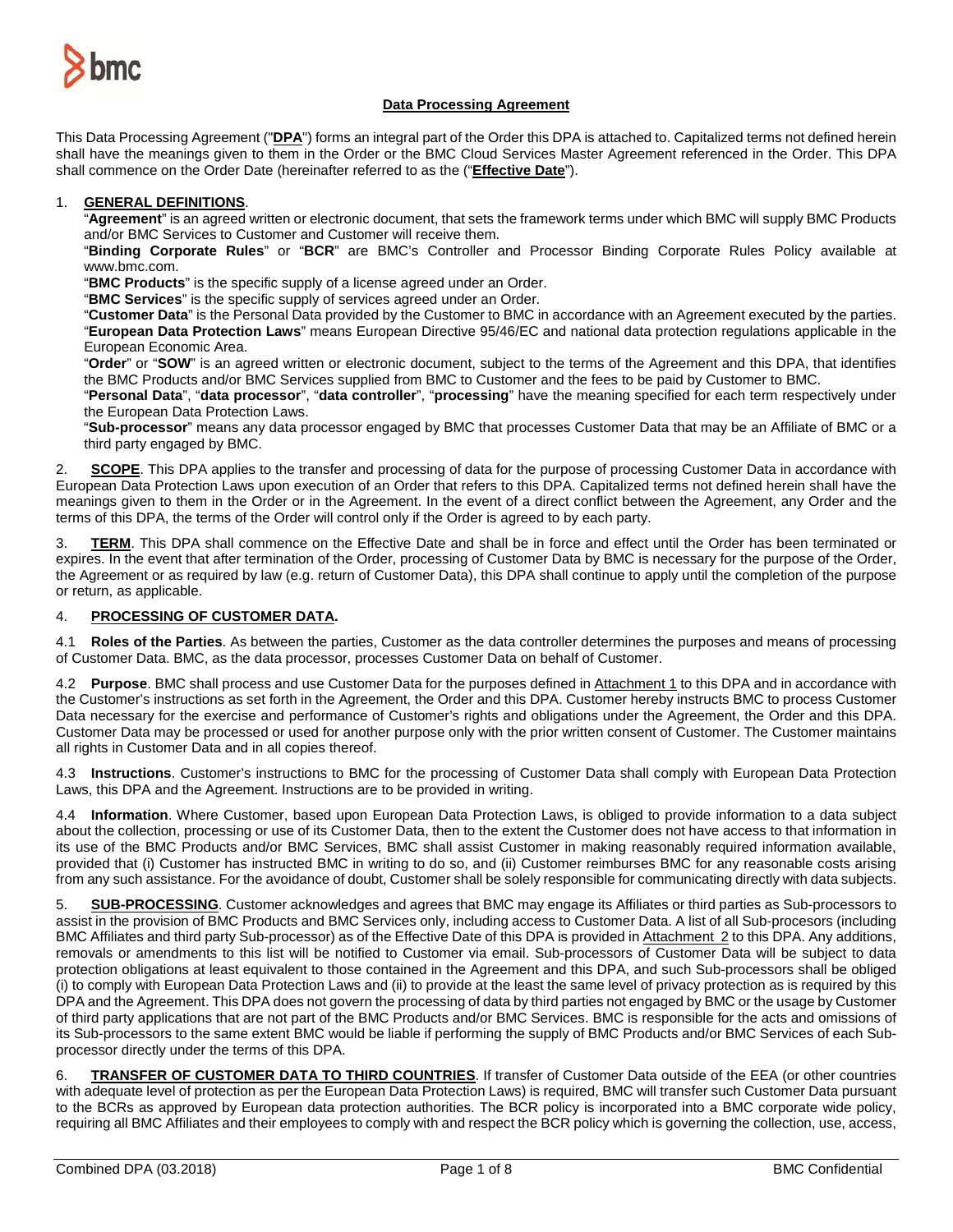

storage and transfer of Customer Data among BMC Affiliates and third party Sub-Processors. Customer agrees to rely upon the BCR as providing adequate safeguards in regard to European Data Protection Laws and provisions contained in the Introduction, Part III and IV of the BCR are incorporated by reference and are an integral part of this DPA. Customer agrees that Customer Data may be processed by BMC Affiliates and third party Sub-Processors provided that BMC, its Affiliates and its Sub-Processors are and remain contractually bound by the BCR, or in the case of Sub-Processors by the Sub-Processor's own BCR. BMC represents that its Affiliates and Sub-Processors are and shall for the duration of this DPA remain contractually bound by and comply with the requirements of the BCR, or in the case of Sub-Processors by the Sub-Processor's own BCR.

7. **DELETION AND RETURN.** To the extent Customer cannot correct, delete or block Customer Data in its use of the BMC Products and/or BMC Services, BMC shall assist Customer within a reasonable period of time. Upon request by Customer made within thirty (30) days after the effective date of termination of the Order(s), BMC will at its discretion either delete or return all the Customer Data to the Customer. After such 30-day period, if BMC has not already done so, BMC will delete the Customer Data from the BMC Services, including copies, unless legally prohibited.

# 8. **SECURITY**.

8.1 **Confidentiality**. BMC shall treat Customer Data as Confidential Information and shall comply with European Data Protection Laws applicable to BMC as a data processor in providing the BMC Products and BMC Services. BMC shall ensure that all personnel of BMC granted access to Customer Data have executed written confidentiality obligations with a level of protection as required under the Agreement. The obligation to treat Customer Data pursuant to such confidentiality obligations shall survive the termination of the employment, and only so long as such Customer Data is considered Confidential Information. Customer Data may be made available only to personnel that require access to such Customer Data for the performance of this DPA.

8.2 **Organizational and technical protection measures**. BMC shall implement appropriate organizational and technical protection measures, as set out in Attachment 3 to this DPA. BMC regularly monitors compliance with these measures. Notwithstanding the aforementioned, Customer acknowledges that BMC may, as a part of ongoing system maintenance and development, change its appropriate organizational and technical protection measures. BMC shall not provide for protection measures that deliver a level of security protection that is materially lower than that provided as at the DPA Effective Date and will be maintained by BMC at all times throughout the Term of the Agreement and this DPA.

8.3 **Appointment of a Data Protection Officer**. BMC, BMC Affiliates and Sub-processors have appointed a data protection officer where such appointment is required by applicable law. Upon request, BMC will provide the contact details of such appointed persons.

9. **MANAGEMENT**. If BMC receives any complaint, notice, or communication that relates to BMC's processing of Customer Data in connection with an Order, to the extent legally permitted, BMC shall promptly notify Customer and, to the extent applicable, BMC shall provide Customer, with reasonable cooperation and assistance in relation to any such complaint, notice, or communication. Additionally, BMC shall promptly inform Customer about any of the following: (i) infringements of European Data Protection Laws that relate to Customer Data processed by BMC; (ii) actual or reasonably suspected unauthorized access to or disclosure of Customer Data of which BMC becomes aware. Any BMC obligations arising from statutory provisions or according to a judicial or regulatory decision shall remain unaffected by this DPA.

10. **LIMITATION OF LIABILITY.** Each party's liability, taken together in the aggregate, arising out of or related to this DPA, whether in contract, tort or under any other theory of liability, is subject to the 'Limitation of Liability' section of the Agreement.

| ATTACHMENTS INCORPORATED INTO THIS DPA                          |  |  |
|-----------------------------------------------------------------|--|--|
| Attachment 1 – Details of Customer Data processing              |  |  |
| Attachment 2 – List of Sub-processors                           |  |  |
| Attachment 3 – Organizational and technical protection measures |  |  |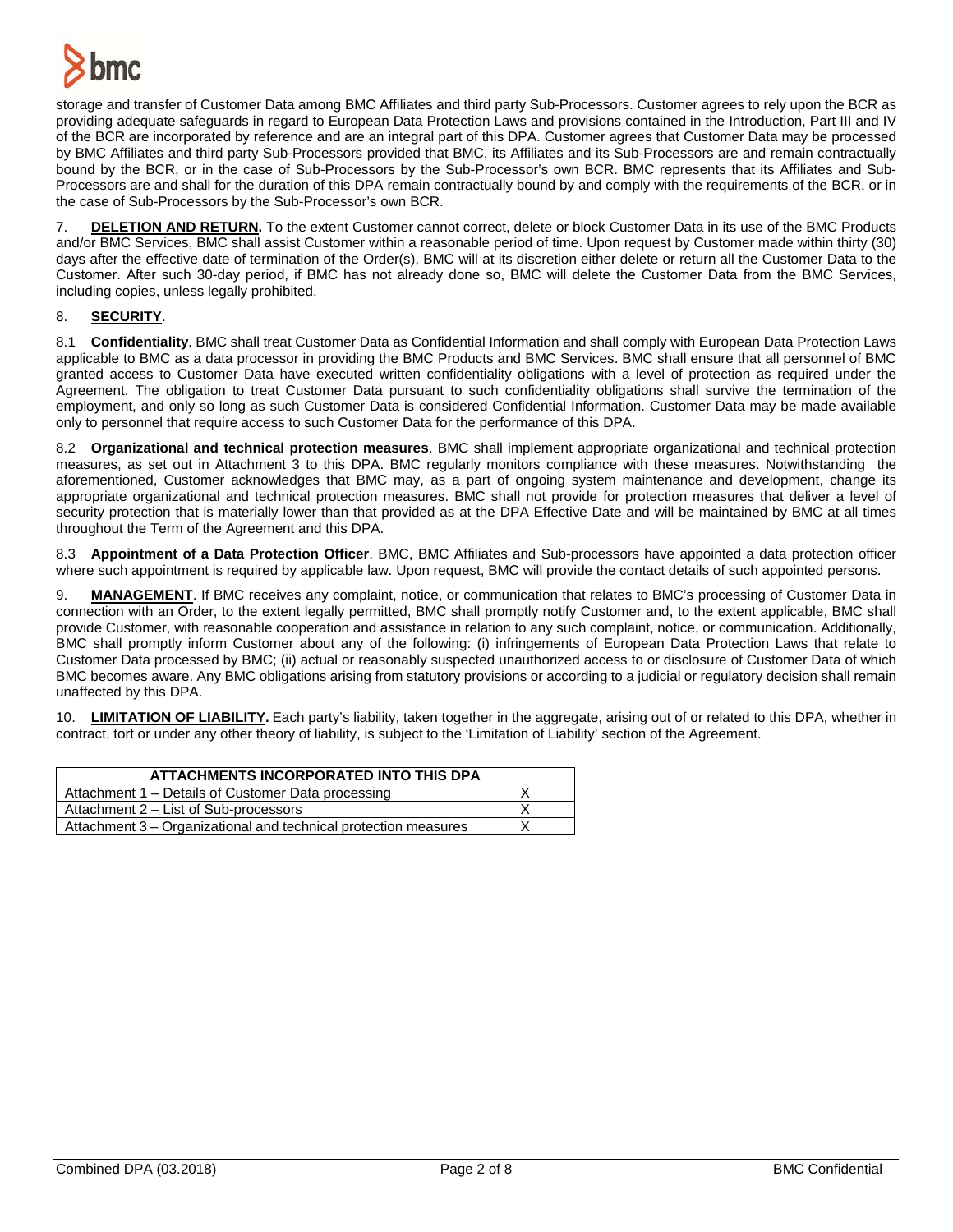

#### **Attachment 1 - Details of Customer Data processing**

#### **1. Extent, Type and Purpose of intended processing or Use of Data**

As set forth in the Agreement, BMC shall process the Customer Data necessary for the exercise and performance of Customer's rights and obligations under the Agreement, the Order and this DPA.

Additionally, as set forth in the DPA, BMC shall not disclose Customer Data except as expressly permitted in writing by Customer or where required by law, in which case, to the extent legally permitted, BMC will provide Customer with prior notice of any such compelled disclosure.

#### **2. Categories of Customer Data and concerned Data Subjects**

#### **(a) Data Subjects**

#### **The Customer Data concern the following categories of Data Subjects:**

- Customers
- Prospective Customers
- Employees
- Suppliers

### **(b) Categories of Data**

### **The Customer Data concern he following categories of data:**

- Personal master data (name, address, title, degree, date of birth)
- Contact details (telephone number, mobile phone number, email address, fax number)
- Contractual master data
- Customer history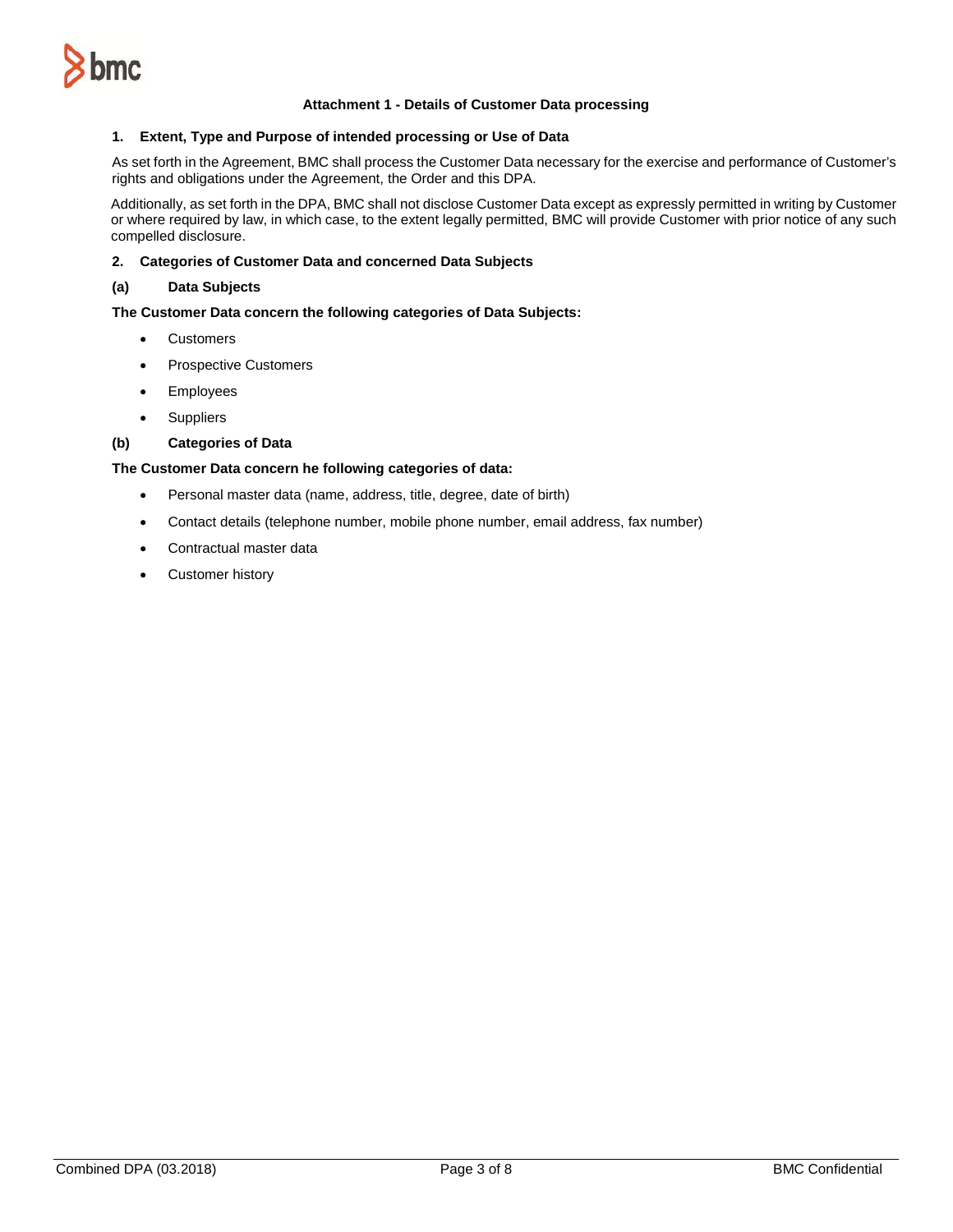

# **Attachment 2 - List of Sub-processors**

| <b>Entity Name</b>                                                                                                               | <b>Entity Type</b> | <b>Entity Country</b> |  |
|----------------------------------------------------------------------------------------------------------------------------------|--------------------|-----------------------|--|
| <b>BMC Affiliates</b>                                                                                                            |                    |                       |  |
| BMC Software, Inc., 2101 CityWest Boulevard, Houston, Texas 77042                                                                | Affiliate          | <b>USA</b>            |  |
| BMC Software Melbourne VIC Level 10 Twenty8 Freshwater Place, Melbourne VIC 3006                                                 | Affiliate          | Australia             |  |
| BMC Software Limited, E2 Eskdale Road, Winnersh, Wokingham, Berkshire, RG41 5TS, United<br>Kingdom                               | Affiliate          | United<br>Kingdom     |  |
| BMC Software 10431 Morado Circle, Avalon Bldg 5 Austin, TX 78759                                                                 | Affiliate          | <b>USA</b>            |  |
| BMC Software 8401 Greensboro dr, suite 100 Greensboro Corp Center, McLean VA 22102                                               | Affiliate          | <b>USA</b>            |  |
| BMC Software 6200 Stoneridge Mall Road Suite 200 Pleasanton, CA 94588                                                            | Affiliate          | <b>USA</b>            |  |
| BMC Software Ballymoss House Carmanhall road, Foxrock Dublin, Ireland                                                            | Affiliate          | Ireland               |  |
| BMC Software, Wing 1, Tower 'B', Business Bay, Survey No. 103, Hissa No. 2, Airport Road,<br>Yerwada, Pune, Maharashtra 411006   | Affiliate          | India                 |  |
| BMC Software 600 North Bridge Road, #20-01/10 Park view Square                                                                   | Affiliate          | Singapore             |  |
| <b>Third Party entities for BMC Support</b>                                                                                      |                    |                       |  |
| Nityo Infotech Services Pvt Ltd., 329/330, Laxmi Mall, Laxmi Industrial Estate, New Link Road,<br>Andheri, Mumbai 400 053, India | Outsourcer         | India                 |  |
| YIDATEC Co. Ltd, HeYi Building 10F, 6Aixian St., Hi-Tech Park, Dalian, China 116023                                              | Outsourcer         | China                 |  |
| Additional third party entities may be called out on Orders                                                                      |                    |                       |  |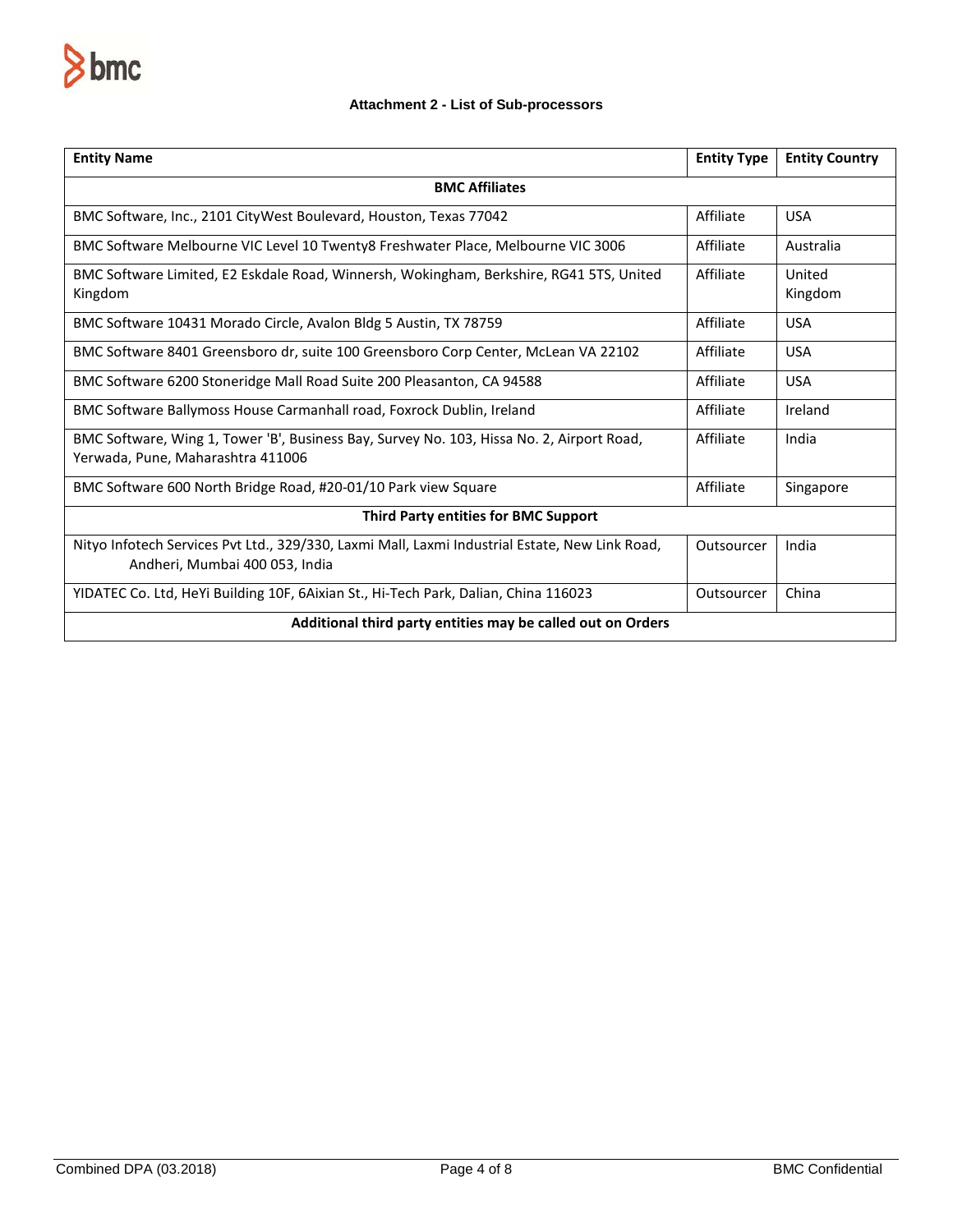

## **Attachment 3 - Organizational and technical protection measures**

## **A. GENERAL ORGANIZATIONAL AND TECHNICAL MEASURES**

**As part of the applicable Order, BMC is supplying Customer with BMC Products and/or BMC Services to Products installed on the Customer's environments and therefore BMC does not generally process Customer Data. To the extent Customer elects to provide Customer Data to BMC in accordance with the relevant Order, the Agreement and this DPA, the following oganizational and protection measures apply.** 

- **1. Access control to premises, facilities and assets to prevent unauthorized persons from gaining access to data processing systems for processing or using Customer Data. BMC has deployed the following measures to control access to systems and data:**
	- BMC has an identity management system fully integrated with BMC human resources system providing full lifecycle management for BMC Users Accounts and access to data.
	- Accounts and access are revoked immediately upon termination of employment of such BMC user account, including disconnection of active remote access sessions.
	- BMC User Accounts are generated on a per-individual basis and not shared.
	- For BMC Support, access to MFT service is restricted to authorized personnel only, which is limited to BMC Support and the customer.
	- For BMC Support, BMC's MFT service is deployed in physically redundant, geographically diverse locations.
	- For BMC Professional Services, access to BMC endpoints is restricted to authorized personnel only which is limited to BMC Support Services and BMC Professional Services organizations.
	- BMC's data centers are with Tier 4 providers, with:
		- o Multiple certifications including: SSAE 16 (SOC I type II), PCI DSS (sec 9 & 12), HIPAA, ISO 27001, FISMA
		- o 24 hour security
		- o Restricted, multifactor access
		- BMC systems within the data center are:
			- o Located in a private space, accessible by BMC authorized personnel only
			- o Operated on hardware owned by BMC
			- o Operated on a BMC private network, accessible by BMC authorized personnel and assets only

### **2. Access control to systems to prevent data processing systems from being used without authorization.**

BMC has deployed the following measures to provide a secured access to systems:

- BMC user accounts are required in order to access BMC systems. Access is restricted to BMC Support personnel, and the assigned system owner.
- **3. Access control to ensure that persons entitled to use a data processing system have access only to the data to which they have a right of access, and that Customer Data cannot be read, copied, modified or removed without authorization in the course of processing or use and after storage.**
	- BMC maintains a confidential information protection policy that outlines data handling practices based on classification for which all BMC employees must comply.
	- BMC user accounts are required to access BMC systems, and are restricted to authorized BMC Support personnel and assigned system owner.

# **B. ORGANIZATIONAL AND TECHNICAL MEASURES APPLYING ONLY TO SUPPORT**

**1. Disclosure control to ensure that Customer Data cannot be read, copied, altered, or removed without authorization during electronic transfer or transfer or transport or while being recorded onto data storage media, and that it is**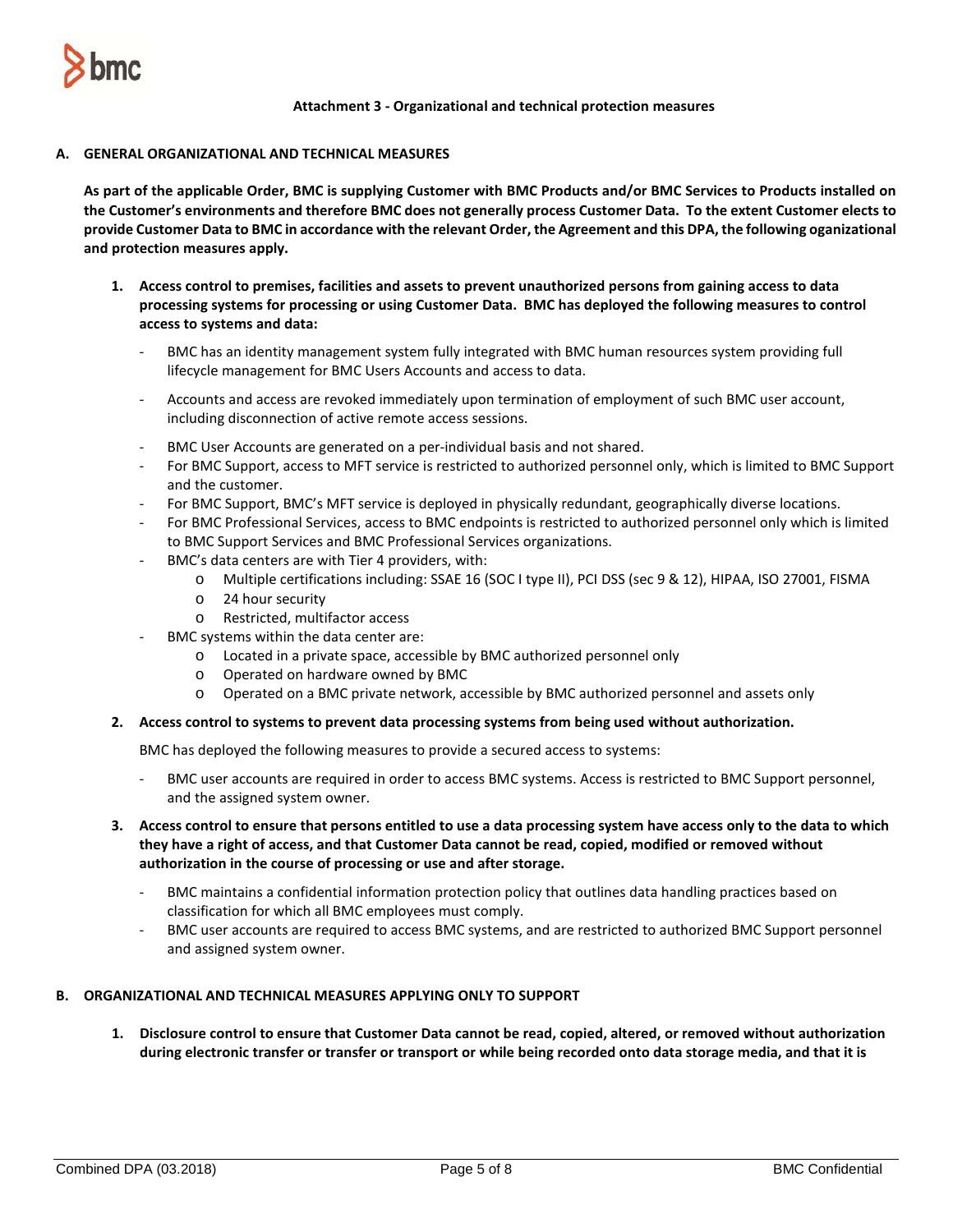

# **possible to check and establish to which parties Customer Data are to be transferred by means of data transmission facilities.**

- BMC has deployed security measures to ensure that Customer Data is fully encrypted, using AES 256, in transport as it moves from the Customer site to Support MFT system.
- Customer communication to the MFT system requires the use of an encrypted transmission channel using Secure File Transfer Protocol (SFTP).
- BMC utilizes AES-256 encryption on disk, to ensure that data at rest on the MFT system cannot be read without authorization.
- **2. Input control to ensure that it is possible to after-the-fact check and establish whether Customer Data has been entered into, altered, or removed from data processing systems, and if so, by whom.**
	- BMC has implemented controlled and secured logging procedures applicable to the MFT systems where the Customer Data potentially resides.
	- Logging provides full accountability for actions taken against Customer Data. Logs are retained for a period of at least a consecutive twelve (12) months.
- **3. Job control to ensure that Customer Data processed on behalf of others are processed strictly in compliance with the data controller's instructions.**
	- BMC does not process Customer Data. In the event Customer provides Customer Data for support purposes, the support MFT system provides automatic scanning of the stored data to attempt to detect any sensitive data.
	- If sensitive data is detected, both the Customer and BMC support personnel are alerted so special handling procedures can be taken if needed.
- **4. Availability control to ensure that Customer Data are protected against accidental destruction or loss.**
	- BMC has a 24/7 network and security operations centers (NOC/SOC) to respond to network and security related incidents and provide continuous monitoring of our systems.
	- BMC has a variety of security tools implemented to protect its environment and data entrusted to it, including but not limited to, intrusion prevention services (IPS), anti-virus, application heuristic analysis (sandboxing), endpoint encryption, security information and event management (SIEM), rogue system detection (RSD), and web content filtering.
	- BMC maintains a formal incident response and cyber crisis plan that includes standard actions and engagement for incident handling that includes notification to the Customer and authorities.

# **C. ORGANIZATIONAL AND TECHNICAL MEASURES APPLYING ONLY TO SUBSCRIPTION SERVICES**

**1. Access control to premises and facilities to prevent unauthorized persons from gaining access to data processing systems for processing or using Personal Data.**

In data centers, the following measures are deployed to protect and control secured access to data center facilities:

- Access to production and disaster recovery data centers is securely controlled and monitored by industry standard layers of security.
- No entry to data center sites without approved change control, photo ID card and security center clearance.

### **2. Access control to systems to prevent data processing systems from being used without authorization.**

The following controls are implemented:

- Unique User identifiers (User IDs) to ensure that activities can be attributed to the responsible individual.
- User passwords are stored using a one-way hashing algorithm and are never transmitted unencrypted.
- Access to the Services require a valid User ID and password combination, which are encrypted via current industry encryption standards while in transmission. Following a successful authentication, a random session ID is generated and stored in the User's browser to preserve and track session state.
- Controls to ensure generated initial passwords must be reset on first use.
- Controls to revoke access after several consecutive failed login attempts.
- Controls on the number of invalid login requests before locking out a User.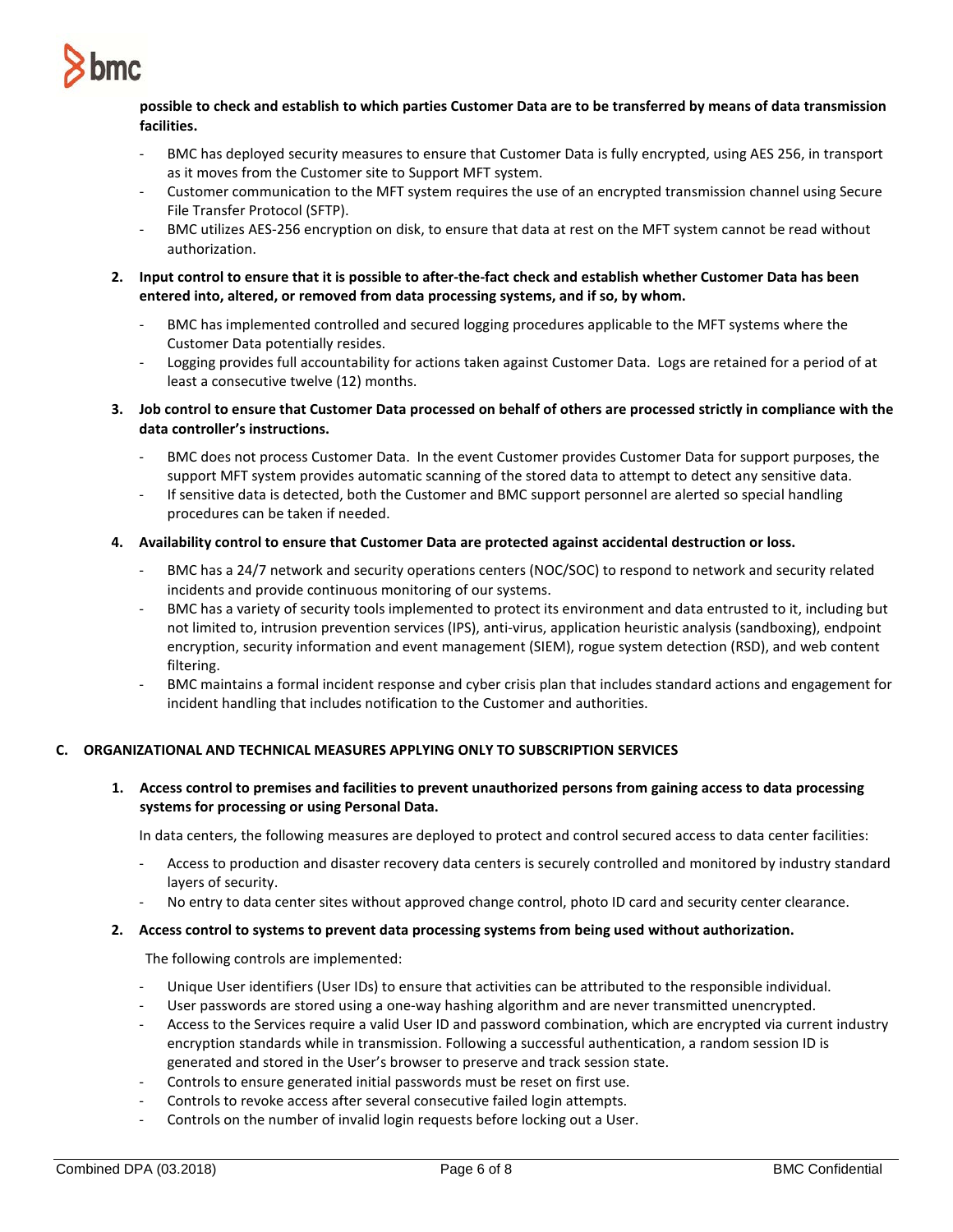

- Controls to force a User password to expire after a period of use.
- Controls to terminate a User session after a period of inactivity.
- Password history controls to limit password reuse.
- Password length controls
- Password complexity requirement.
- Verification question before resetting password.
- **3. Access control to data to ensure that persons authorized to use a data processing system have access only to the data to which they have a right of access, and that Personal Data cannot be read, copied, modified or removed without authorization in the course of processing or use and after storage.**
- **4. Disclosure control to ensure that Personal Data cannot be read, copied, altered, or removed without authorization during electronic transfer or transfer or transport or while being recorded onto data storage media, and that it is possible to check and establish to which parties Personal Data are to be transferred by means of data transmission facilities.**

Security measures are employed to ensure that Personal Data is fully encrypted during transmission between Customer's network and the XaaS services data centers.

Customer communication to any XaaS services data center requires the use of an encrypted transmission channel, including at least HyperText Transfer Protocol Secure (HTTPS) and Transport Layer Security (TLS). Additional encrypted transmission channels may also include but are not limited to, Secure File Transfer Protocol (SFTP) and Internet Protocol Security Virtual Private Network (IPSec VPN).

**5. Input control to ensure that it is possible to after-the-fact check and establish whether Personal Data has been entered into, altered, or removed from data processing systems, and if so, by whom.**

Controlled and secured logging procedures may be employed by Customer on XaaS services systems where the Personal Data resides. Logging provides full accountability for actions taken against Personal Data and by whom within the XaaS Services organization.

**6. Job control to ensure that personal data processed on behalf of others are processed strictly in compliance with the Data Controller's instructions.**

As set forth in the DPA, BMC and its Subcontractor shall process Personal Data in accordance with Customer's lawful and explicit instructions, including to provide the Services as set forth in the Agreement and as instructed by Users in their use of the Services.

**7. Availability control to ensure that Personal Data are protected against accidental destruction or loss.**

BMC has a variety of security tools implemented to protect its environment and data entrusted to it, including but not limited to, intrusion prevention services (IPS), anti-virus, application heuristic analysis (sandboxing), endpoint encryption, security information and event management (SIEM), rogue system detection (RSD), and web content filtering.

BMC maintains a formal incident response and cyber crisis plan that includes standard actions and engagement for incident handling that includes notification to the customer and authorities.

- Disaster recovery. BMC or its Subcontractor may utilize disaster recovery facilities that may be geographically remote from primary data centers, along with required hardware, software, and Internet connectivity, in the event BMC's Subcontractor production facilities at the primary data center were to be rendered unavailable. BMC's Subcontractor has disaster recovery plans in place and tests them at least once per year.
- Viruses. The Services will not introduce any viruses to Customers systems; however, the Services do not scan for viruses that could be included in attachments or other Customer Data uploaded into the Services by Customer. Any such uploaded attachments will not be executed in the Services and therefore will not damage or compromise the Services.